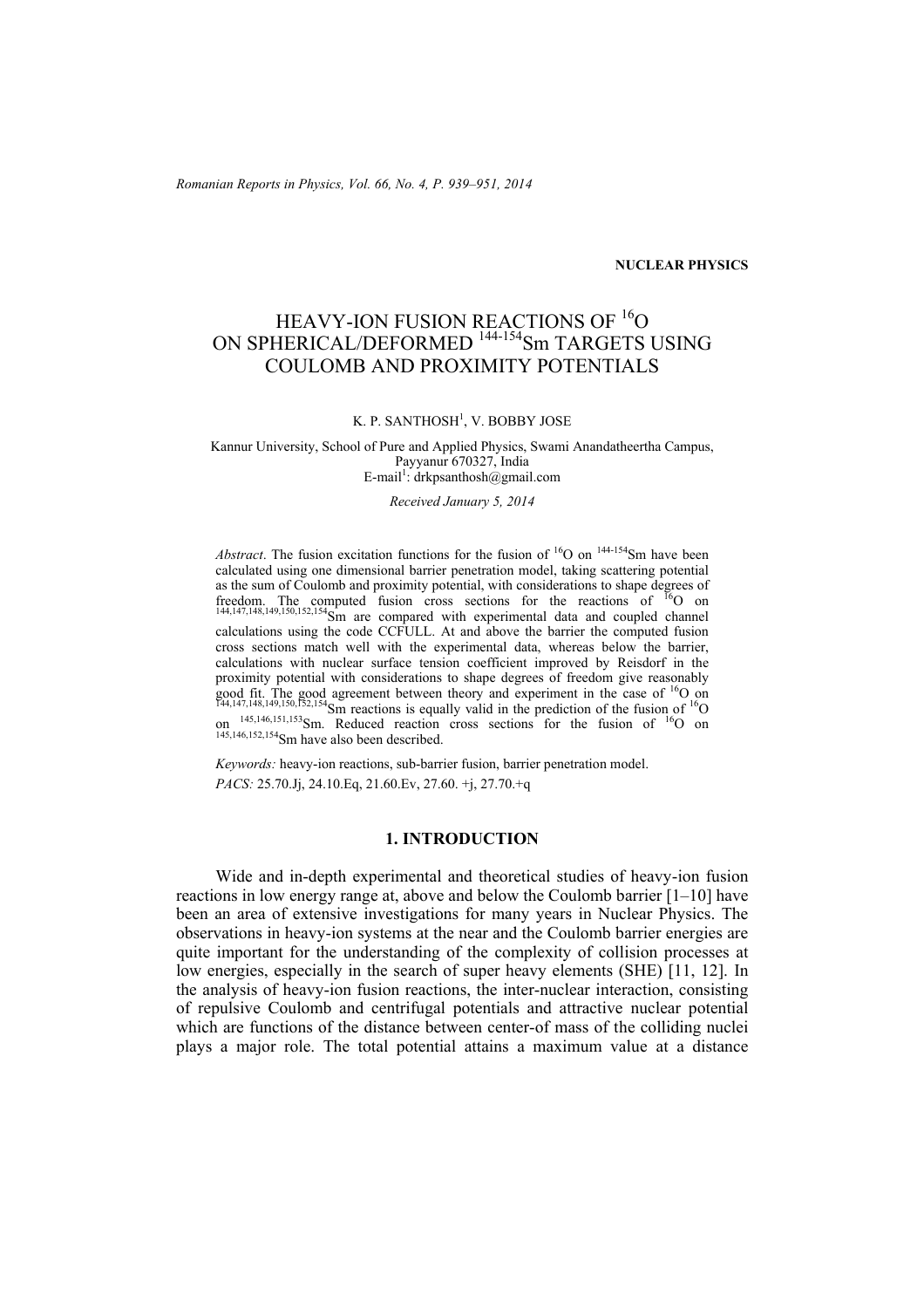beyond the touching configuration where the repulsive Coulomb force and the attractive nuclear forces balance each other and when the energy of relative motion overcomes this potential barrier, the nuclei gets captured and fused.

Even though the simple one dimension barrier penetration model [1] explains the fusion reactions of heavy-ions above the barrier, the large enhancement in the fusion cross-sections below the barrier in several orders of magnitude over those expected from the simple one dimension barrier penetration model can only be explained in terms of coupling of relative motion to internal degrees of freedom of the colliding nuclei such as deformation [4, 13, 14], vibration [15–18], and nucleon transfer channels [19–22] or related to the gross features of nuclear matter such as neck formation [23, 24] between the two colliding nuclei.

In our previous work [10], the fusion excitation functions for the fusion of <sup>12</sup>C, <sup>16</sup>O, <sup>28</sup>Si and <sup>35</sup>Cl on <sup>92</sup>Zr have been calculated using one-dimensional barrier penetration model, taking the scattering potential as the sum of Coulomb and proximity potential and are compared with experimental data and coupled channel calculations using code CCFULL, without considering shape degrees of freedom. In the present work, the fusion excitation functions for the fusion of  $^{16}O$  on  $^{144}$ <sup>154</sup>Sm have been calculated using one-dimensional barrier penetration model, taking scattering potential as the sum of Coulomb and proximity potential [25] and the calculated values of  ${}^{16}O$  on  ${}^{144,147,148,149,150,152,154}Sm$  are compared with experimental data [26] and coupled channel calculations using the code CCFULL [6], with considerations to shape degrees of freedom. In the Coulomb and proximity potentials, the quadrupole and the hexadecapole deformation values of the projectile and target nuclei, the angular momentum effects and hence the vibrational couplings have been considered. In the CCFULL calculations we have given considerations to vibrational couplings in the projectile and the target, with deformation parameters  $\beta_{\lambda}^{N} = \beta_{\lambda}^{C}$ . Reduced reaction cross sections for the fusion of <sup>16</sup>O on <sup>145,146,150,152</sup>Sm have also been described, by using the usual reduction procedure of dividing the cross section by  $\pi R_0^2$ , where  $R_0$  is the barrier radius and the division of energy by Coulomb barrier.

In the case of reactions of  ${}^{16}O$  on  ${}^{144-154}Sm$ , it is to be noted that the target Sm nuclei are known to exhibit a wide range of deformation from most stable spherical semi magic  $144$ Sm to the well deformed  $154$ Sm, where as the projectile  $16$ O is doubly magic.

#### **2. THEORY**

#### 2.1. THE POTENTIAL

Discovering a unique nuclear potential that can be used exclusively for probing different reaction mechanisms on a single platform is obviously a tough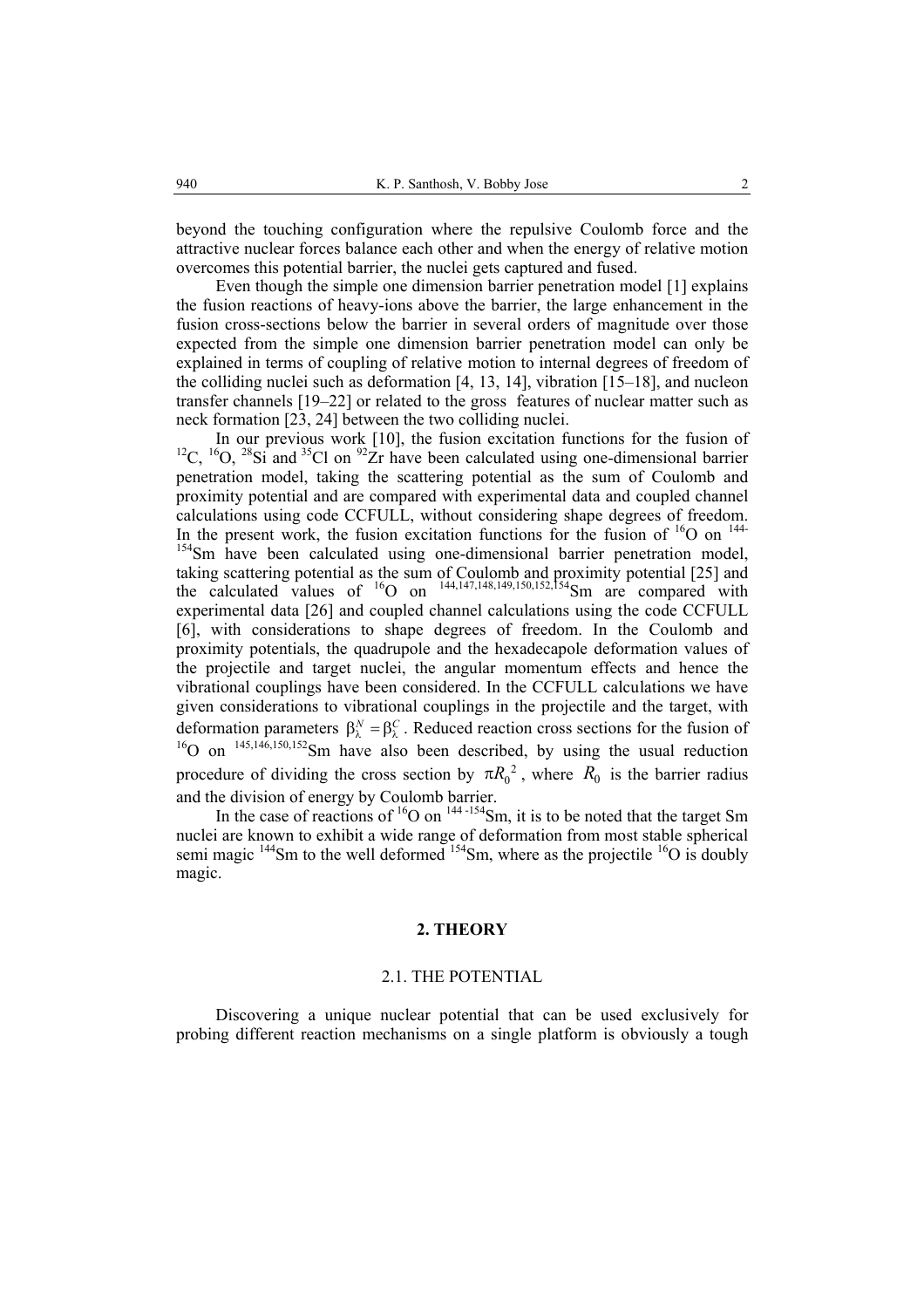nut for the last several years in nuclear physics. In order to incorporate the role of different colliding nuclei in the nuclear potential, it is commonly accepted that the potential can be written as a product of geometrical factor (proportional to the reduced radii of colliding nuclei) and a universal function. In this effort, the proximity potential of Blocki *et al.* [27], which is free of adjustable parameters and makes use of the measured values of the nuclear surface tension and surface diffuseness, provides a simple formula for the nucleus-nucleus interaction energy as a function of separation between the surfaces of the approaching nucleus.

The interaction barrier for two colliding nuclei is given as:

$$
V = \frac{Z_1 Z_2 e^2}{r} + V_P(z) + \frac{\hbar^2 \ell(\ell+1)}{2\mu r^2},
$$
\n(1)

where  $Z_1$  and  $Z_2$  are the atomic numbers of projectile and target, r is the distance between the centers of the projectile and target, *z* is the distance between the near surfaces of the projectile and target,  $\ell$  is the angular momentum,  $\mu$  is the reduced mass of the target and projectile and  $V_p(z)$  is the proximity potential given as:

$$
V_P(z) = 4\pi\gamma b \frac{C_1 C_2}{C_1 + C_2} \phi(\frac{z}{b}),
$$
 (2)

with the nuclear surface tension coefficient

$$
\gamma = 0.9517[1 - 1.7826(N - Z)^{2} / A^{2}],
$$
\n(3)

 $\phi$ , the universal proximity potential is given as:

$$
\phi(\xi) = -4.41 \exp(-\xi/0.7176), \quad \text{for } \xi \ge 1.9475 \tag{4}
$$

$$
\phi(\xi) = -1.7817 + 0.9270\xi + 0.01696\xi^2 - 0.05148\xi^3, \text{ for } 0 \le \xi \le 1.9475 \quad (5)
$$

$$
\phi(\xi) = -1.7817 + 0.9270\xi + 0.0143\xi^2 - 0.09\xi^3, \text{ for } \xi \le 0,
$$
 (6)

with  $\xi = z/b$ , where the width (diffuseness) of nuclear surface  $b \approx 1$  and Siissmann Central radii  $C_i$  related to sharp radii  $R_i$  as  $C_i = R_i - \frac{b^2}{R_i}$  $i - \Lambda_i$ *i*  $C_i = R_i - \frac{b^2}{R_i}$ . For  $R_i$ , we use the semi empirical formula in terms of mass number  $A_i$  as:

$$
R_i = 1.28A_i^{1/3} - 0.76 + 0.8A_i^{-1/3}.
$$
 (7)

During the last three decades several attempts have been made to improve the proximity potential [28, 29]. In these works an improved version of nuclear surface tension co-efficient is presented by Reisdorf as: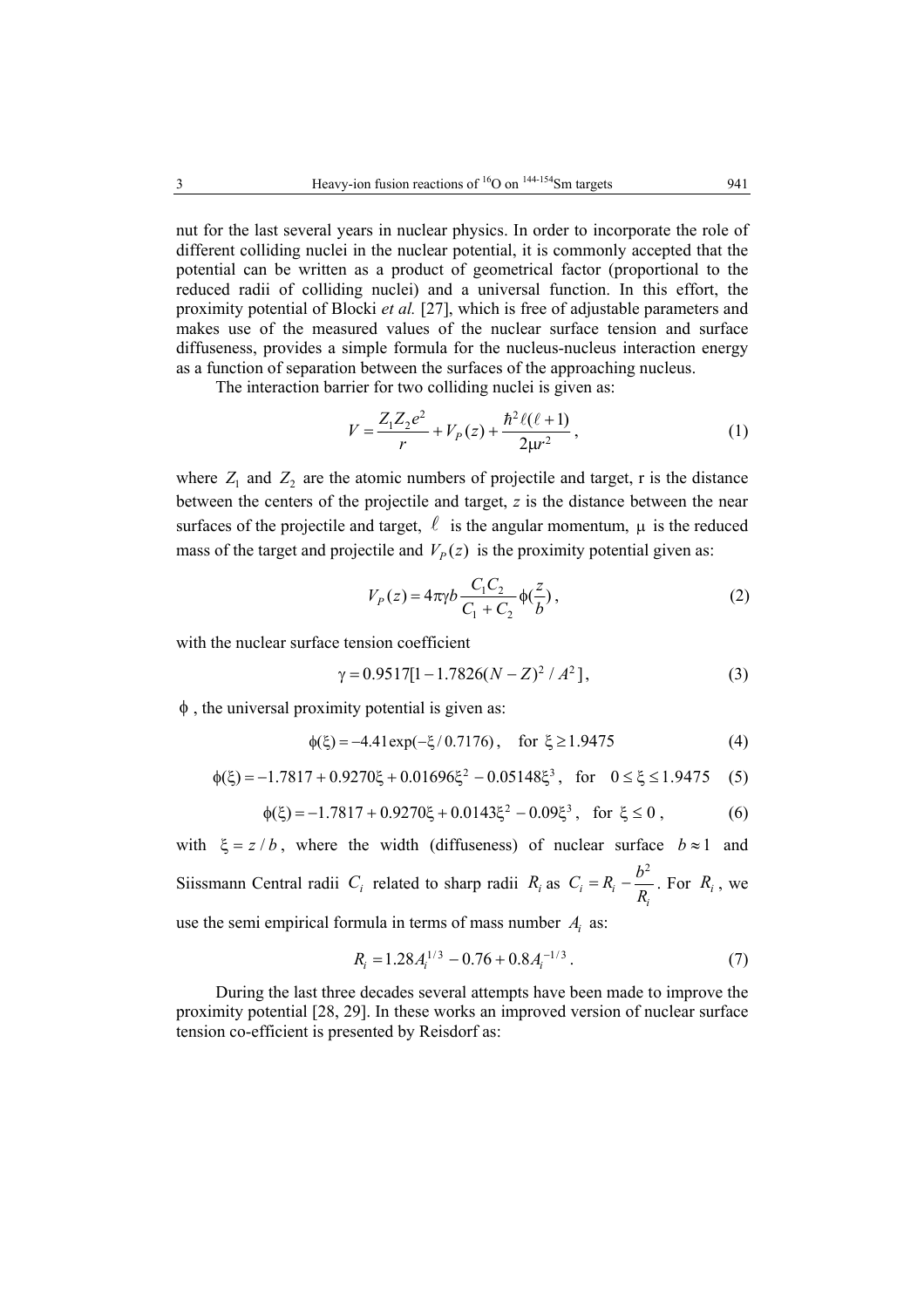$$
\gamma = 1.2496[1 - 2.3(N - Z)^{2} / A^{2}].
$$
 (8)

The choice of the potential and its form to be adopted is one of the most challenging aspects, when one wants to compare the experimental fusion data with theory, both below and above the barrier.

### 2.2. THE FUSION CROSS SECTION

To describe the fusion reactions at energies not too much above the barrier and at higher energies, the barrier penetration model developed by C. Y. Wong [1] has been widely used for the last four decades, which obviously explains the experimental result properly. Following Thomas [30], Huizenga and Igo [31] and Rasmussen and Sugawara [32], Wong approximated the various barriers for different partial waves by inverted harmonic oscillator potentials of height  $E_\ell$  and frequency  $\omega_{\ell}$ . For energy *E*, using the probability for the absorption of  $\ell^{th}$  partial wave given by Hill-Wheeler formula [33], Wong arrived at the total cross section for the fusion of two nuclei by quantum mechanical penetration of simple onedimensional potential barrier as:

$$
\sigma = \frac{\pi}{k^2} \sum_{\ell} \frac{2\ell + 1}{1 + \exp[2\pi(E_{\ell} - E)/\hbar \omega_{\ell}]} \,, \tag{9}
$$

where  $k = \sqrt{\frac{2\mu E}{\hbar^2}}$ . Here  $\hbar \omega_\ell$  is the curvature of the inverted parabola. Using some parameterizations in the region  $\ell = 0$  and replacing the sum in Eq. (9) by an integral Wong gave the reaction cross section as:

$$
\sigma = \frac{R_0^2 \hbar \omega_0}{2E} \ln \left\{ 1 + \exp\left[ \frac{2\pi (E - E_0)}{\hbar \omega_0} \right] \right\}.
$$
 (10)

For relatively large values of *E* , the above result reduces to the well-known formula:

$$
\sigma = \pi R_0^2 \left[ 1 - \frac{E_0}{E} \right].
$$
\n(11)

For relatively small values of  $E$ , such that  $E \ll E_0$ :

$$
\sigma = \frac{R_0^2 \hbar \omega_0}{2E} \exp\left[2\pi(E - E_0)/\hbar \omega_0\right].
$$
 (12)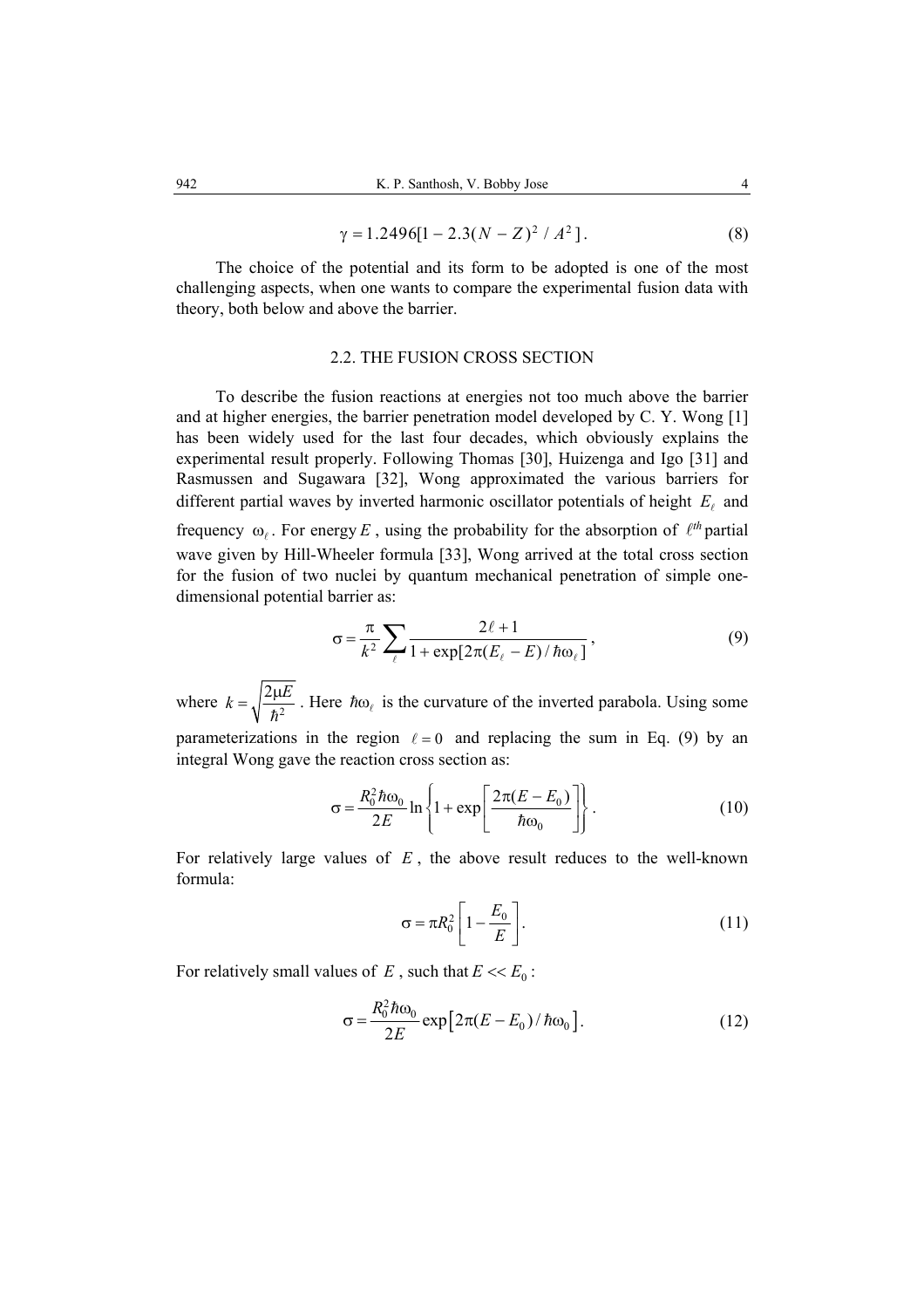Below the barrier, the tunneling through the barrier has to occur in order to allow the fusion of the two nuclei and in terms of partial wave; the fusion cross section is given as:

$$
\sigma = \frac{\pi}{k^2} \sum_{\ell=0}^{\ell=\ell_C} (2\ell+1) P , \qquad (13)
$$

where  $\ell_C = R_a \sqrt{2\mu(E_{c.m} - V_{(R_a, \eta_m, \ell=0)})}/\hbar$ ,  $R_a$  is the first turning point and  $\eta_{in}$  is the entrance channel asymmetry. Here, P is the WKB penetration probability given as:

$$
P = \exp\left\{-\frac{2}{\hbar} \int_{a}^{b} \sqrt{2\mu(V - E)} dz\right\},\tag{14}
$$

where *a* and *b* are the inner and outer turning points defined as  $V(a) = V(b) = E$ .

In the case of deformed nuclei the penetration probability is different in different directions. The averaging of penetrability over different directions is done using the expression

$$
P = \frac{1}{2} \int_{0}^{\pi} P(E, \theta, \ell) \sin(\theta) d\theta, \qquad (15)
$$

where  $P(E, \theta, \ell)$  is the penetrability in the direction of  $\theta$  from the symmetry axis of the axially symmetric deformed nuclei.

The Coulomb interaction between the two deformed and oriented nuclei [1] with higher multipole deformation included [34–36] is given as,

$$
V_C = \frac{Z_1 Z_2 e^2}{r} + 3Z_1 Z_2 e^2 \sum_{\lambda, i=1,2} \frac{1}{2\lambda + 1} \frac{R_i^{\lambda}}{r^{\lambda + 1}} Y_{\lambda}^{(0)}(\alpha_i) \left[ \beta_{\lambda i} + \frac{4}{7} \beta_{\lambda i}^2 Y_{\lambda}^{(0)}(\alpha_i) \delta_{\lambda,2} \right]
$$
 (16)

with

$$
R_i(\alpha_i) = R_{0i} \left[ 1 + \sum_{\lambda} \beta_{\lambda i} Y_{\lambda}^0(\alpha_i) \right],
$$
 (17)

where  $R_{0i} = 1.28 A_i^{1/3} - 0.76 + 0.8 A_i^{-1/3}$ . Here  $\alpha_i$  is the angle between the radius vector and symmetry axis of the  $i<sup>th</sup>$  nuclei.

Fusion reactions at energies near and below the Coulomb barrier are strongly influenced by couplings of the relative motion of the colliding nuclei to several nuclear intrinsic motions; quantum tunneling in the presence of couplings has to be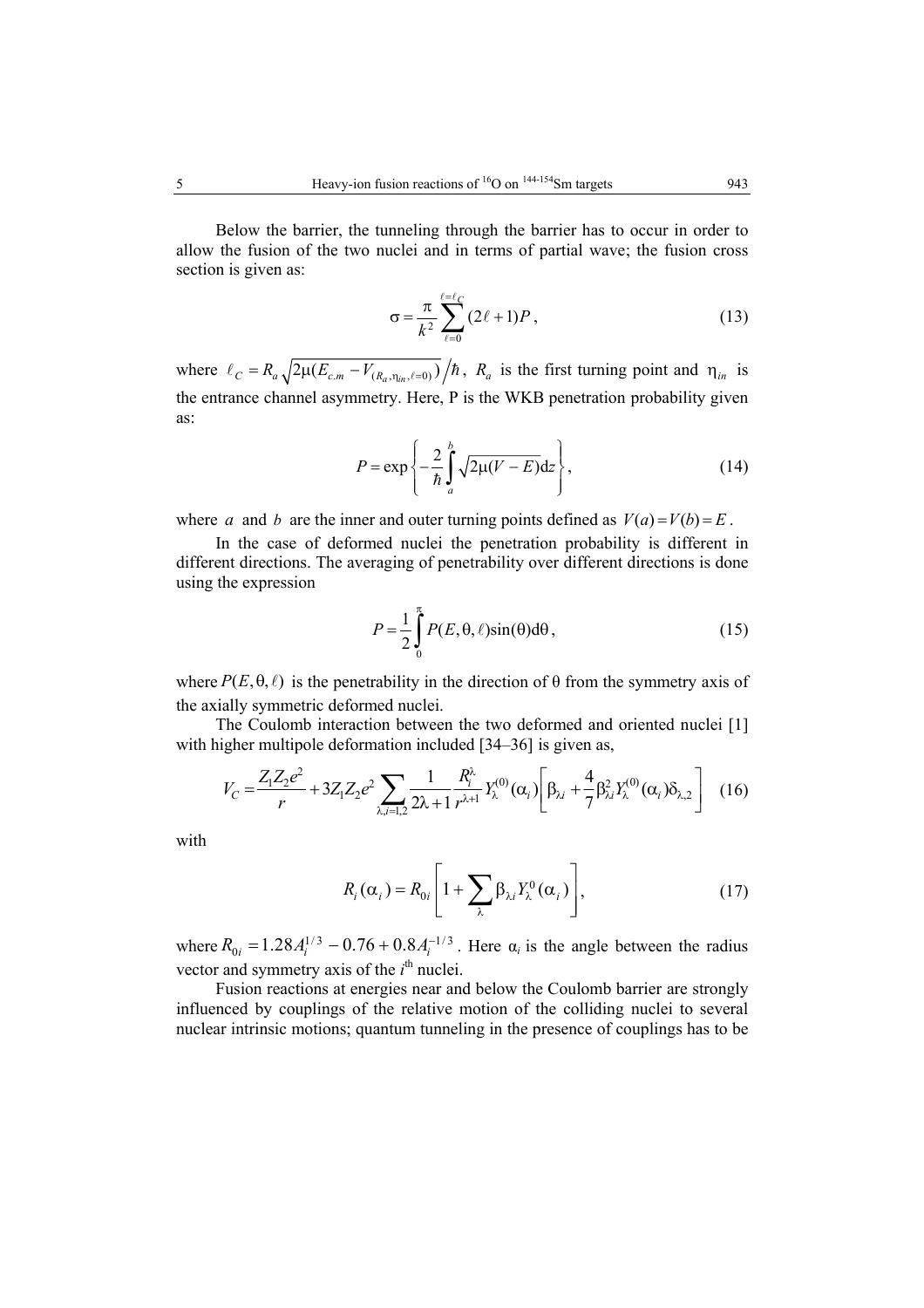considered. The FORTRAN77 program CCFULL solves the coupled channel equations in computing the fusion cross sections, taking into account the coupling between the relative motion and the intrinsic degrees of freedom.

## 2.3. THE REDUCED REACTION CROSS SECTION

In order to compare the excitation functions of different reaction mechanisms induced by different projectiles on the same target nucleus, the procedure of eliminating the geometrical factors concerning different systems by 'reducing' the cross section and the centre-of-mass energy has extensively been used in recent years [26, 37, 38]. The normal procedure consists of the division of the cross section by  $\pi R_0^2$ , where  $R_0$  is the barrier radius and the division of energy by Coulomb barrier  $E_0$ .

## **3. RESULTS AND DISCUSSIONS**

Interaction barrier for the fusion of  $^{16}O$  on  $^{144}Sm$  has been plotted in Fig.1, against the distance between the centers of the projectile and target while taking the scattering potential as the sum of Coulomb and proximity potentials. The dotted lines in Fig.1 represent the interaction barrier calculated using nuclear surface tension coefficient given by Eq.(3), denoted as γ-old and the dashed line represents the result while using Eq.(8), denoted as  $\gamma$ -new without considering the shape degrees of freedom of the projectile and target. The dash-dotted line and the solid line represent the barrier calculations using nuclear surface tension co-efficient given by Eq.(3) and Eq.(8) respectively with considerations to deformations, using Eq.(16) for  $\ell = 0$ . It should be noted that the barrier height  $E_0$  increases and the barrier radius  $R_0$  shifts towards smaller value, while considering the shape degrees of freedom for both normal and improved values surface tension coefficients given by Eq.(3) and Eq.(8) respectively. In the both cases of with and without deformations the barrier height  $E_0$  decreases and the barrier radius  $R_0$  shifts towards larger value with improved value of surface tension coefficient given by Eq. (8) than the normal value given by Eq.(3). Moreover, Eq. (8) gives deeper potential compared to Eq. (3).

At, above and below the barrier, the total fusion cross-sections for the reactions of  $16$ O on  $144-154$ Sm have been calculated by using the values of barrier height  $E_0$ and barrier radius  $R_0$  taken from the respective figures corresponding to Fig.1 and using Eqs. (9) to (16). The calculated fusion cross sections for the reactions of  ${}^{16}O$ on  $144,147,148,149,150,152,154$ Sm are compared with experimental data [24] and CCFULL calculations. In all CCFULL calculations the dotted lines represent calculations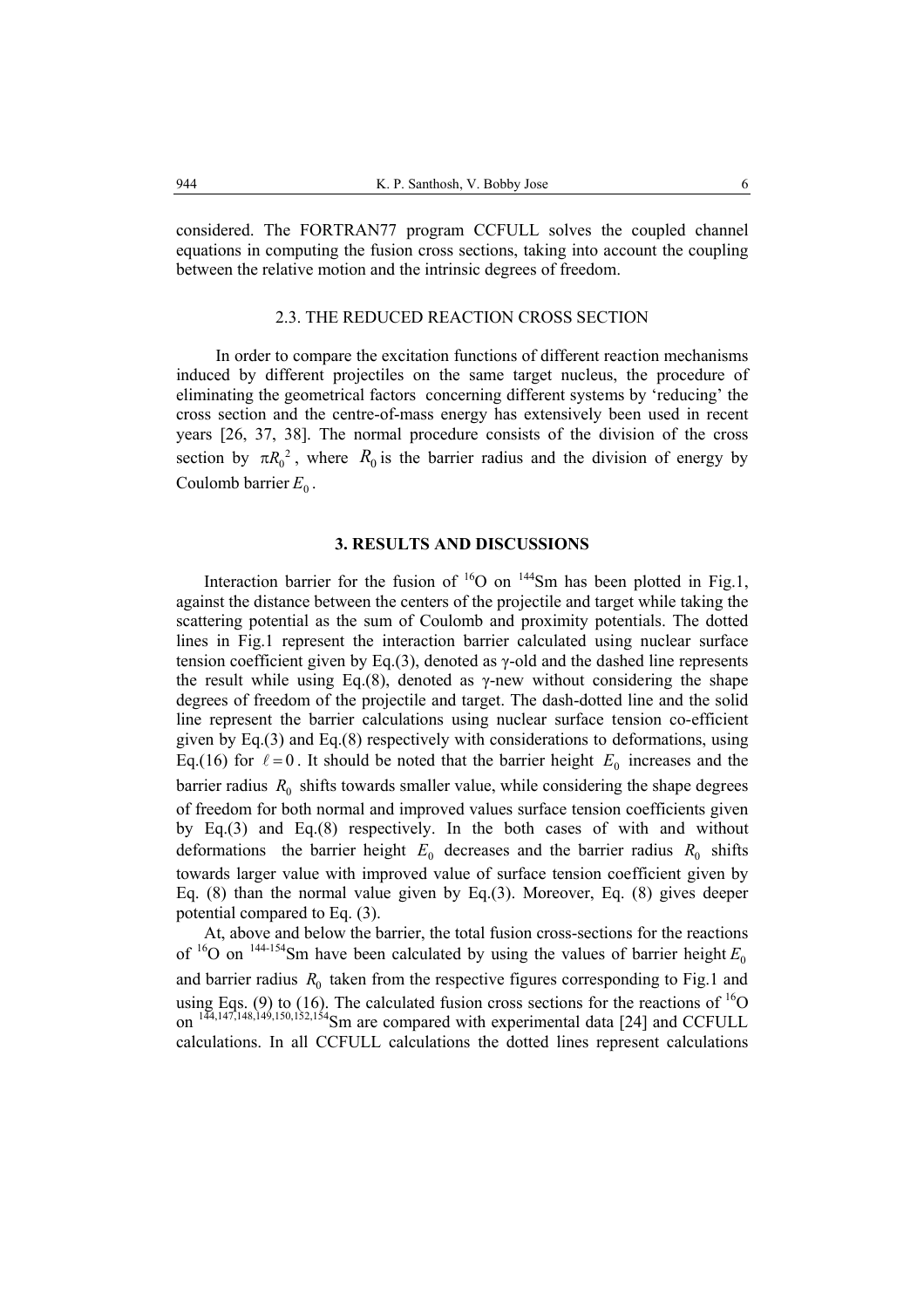using no channel couplings and the solid lines represent the vibrational couplings in projectile and target, while using the code CCFULL with deformation parameters,  $\beta_2^N = \beta_2^C$ . The depth parameter  $V_0$  and the surface diffuseness parameter  $a_0$  (of the Wood-Saxon potentials) have been computed [39], with  $r_0$ fixed at 1.20 fm and the values are shown in Table 1. While using the vibrational couplings in projectile, the single phonon excitation in <sup>16</sup>O with  $\beta_3^N = 0.353$  and excitation energy  $\varepsilon_3 = 6.13 \text{ MeV}$  of 3<sup>-</sup> state is used, whereas pair transfer channel is not included.



Fig.1 – Scattering potential (color online) for the projectile <sup>16</sup>O on <sup>144</sup>Sm target consisting of repulsive Coulomb and centrifugal potentials and attractive nuclear potential.

In Fig. 2a, in the case of reaction of doubly magic  $16$ O on most stable spherical semi magic  $144$ Sm target, the fusion cross sections (up triangles) computed using Wong's formula given by Eq. (9) with Coulomb and proximity potential and nuclear surface tension coefficient given by Eq. (3), denoted as γ-old, fit very well with the experimental data (circles) above the barrier, whereas below the barrier show some disagreement. Above the barrier, it is to be noted that no appreciable change in the fusion cross sections (open diamonds) have been observed while recalculating the fusion cross sections, with considerations to shape degrees of freedom as per Eq.(16) and using Eq.(11). Below the barrier, we have considered the fusion process as a tunneling process and the cross sections (open diamonds) calculated using Eqs. (3), (13) and (16) show good agreement with the experimental data (circles), while using Coulomb and proximity potential. Here in the CCFULL calculations (Coupled) the single phonon excitation with  $\beta_2^N = 0.0881$  and excitation energy 1.81MeV of 3<sup>-</sup> state in <sup>144</sup>Sm is used.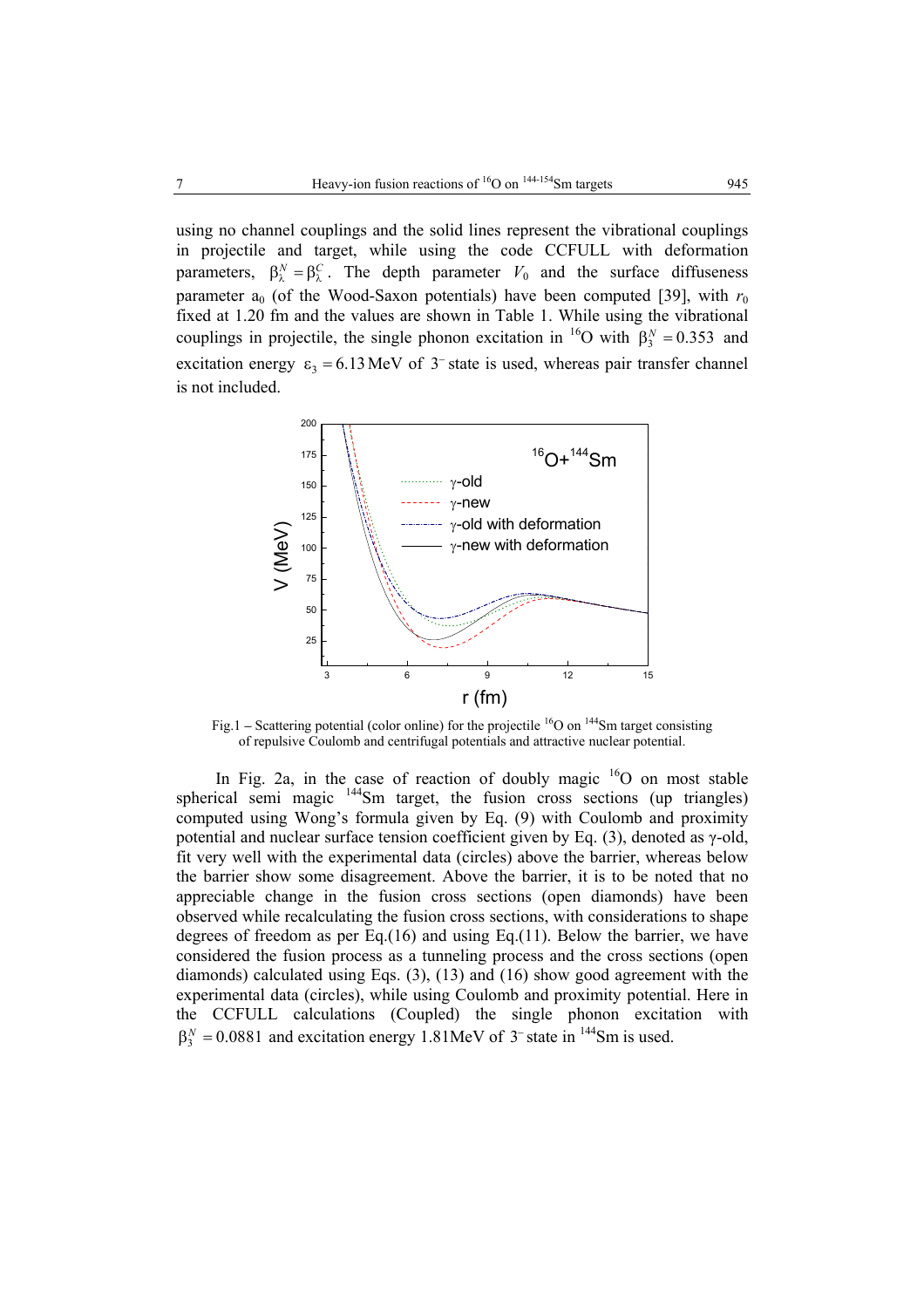Using a similar procedure, we have calculated the fusion cross sections for the reactions of  ${}^{16}O$  projectile on  ${}^{145}Sm$  target and the corresponding excitation functions are shown in Fig. 2b. In Fig. 2b, the up triangles represent the fusion cross sections calculated using Wong's formula given by Eq.(9) and the open diamonds represent the calculations using Eqs.(11), (13) and (16). In both cases nuclear surface coefficient given by Eq.(3) has been used, in the proximity potential. Fig. 2c represents the excitation functions for the reactions of  ${}^{16}O$ projectile on  $146$ Sm target with surface tension coefficient given by Eq. (3).

In the case of reaction of  ${}^{16}O$  projectile on  ${}^{147}Sm$  target, which is the closest stable isotope to semi magic  $144$ Sm, for getting a better result, we have changed the nuclear surface tension co-efficient given by Eq. (3) in the proximity potential by Eq. (8), denoted as  $\gamma$ -new and recalculated all the cross sections, following a similar procedure. The computed results with Eq.(8) show better agreement with the experimental data than the results while using the surface tension coefficient given by Eq. (3). While using  $\gamma$ -new, the computed cross sections with Wong's formula given by Eq.(9) (up triangles), cross sections computed with Eqs.(11), (13) and (16) (open diamonds), the CCFULL calculations (solid line and dotted line) and the experimental cross sections (circles) are shown in Fig.2d. In the coupled channel calculations the single phonon excitation with  $\beta_2^N = 0.143$  and excitation energy of  $0.121$ MeV of  $147$ Sm has been used. In Fig. 2d, the computed cross sections with Eqs.(11), (13) and (16) (open diamonds) show good agreement with experimental data (circles).



Fig. 2 – Fusion excitation functions (color online) for the reactions of <sup>16</sup>O projectile on <sup>144-147</sup>Sm targets. In Figs. 2a and 2d, the comparison of the computed fusion cross sections with experiment and CCFULL calculations are shown.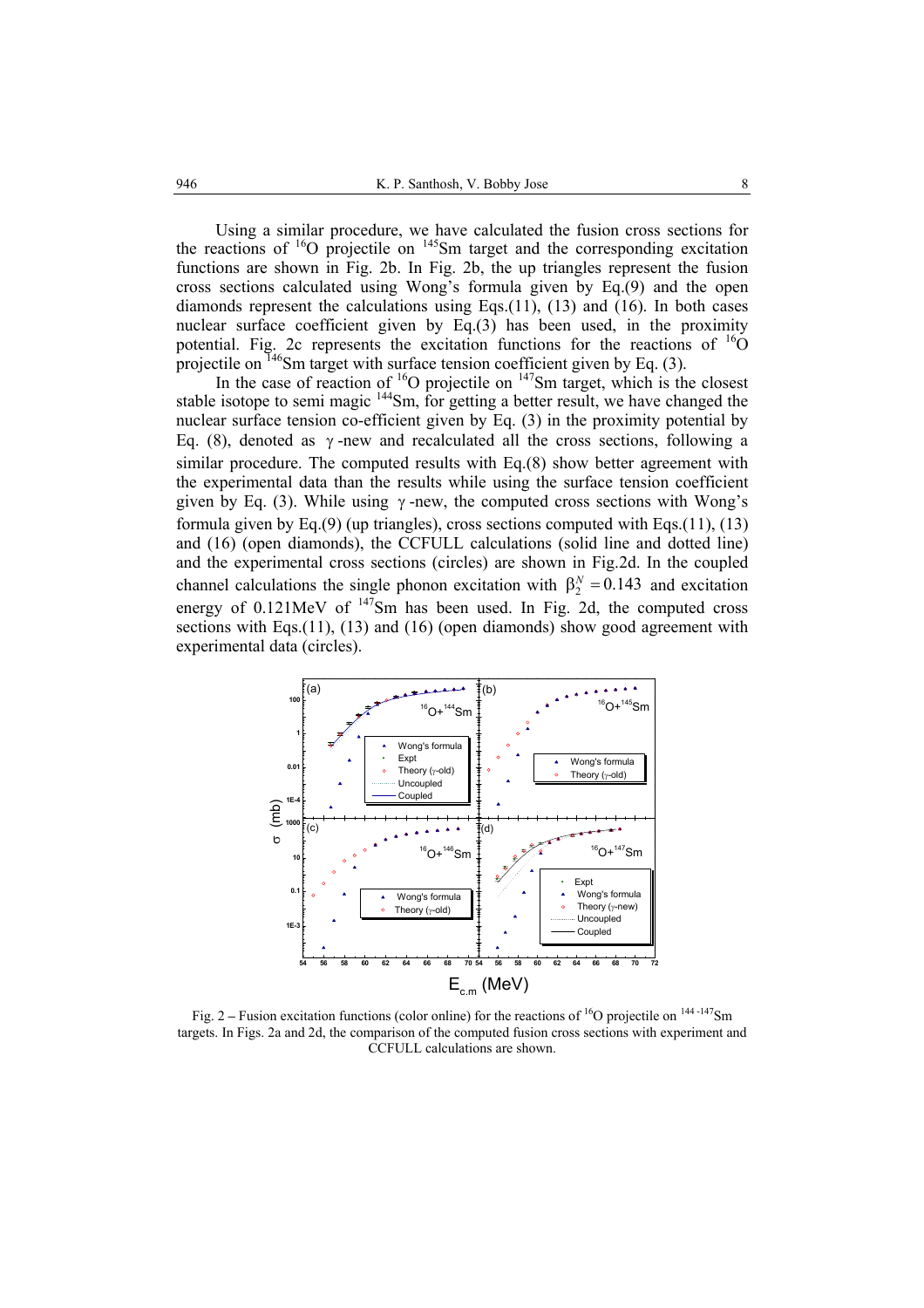Figs. 3a, 3b, 3c, 4a and Fig. 5 show the comparison of experimental fusion cross sections with calculations while using Wong's formula given by Eq.(9), calculations with Eqs.(10), (13) to (16) and the CCFULL calculations, in the case of reactions of  ${}^{16}O$  on  ${}^{148,149,150,152}$ Sm and well deformed  ${}^{154}$ Sm targets. In all the cases the nuclear surface tension coefficients given by Eq.(8) has been used, in the proximity potential. In the CCFULL calculations (Coupled), for single phonon couplings in  $^{148}Sm, ^{150}Sm, ^{152}Sm$  and  $^{154}Sm$ , the  $\beta_3^N$  values and the corresponding excitation energies of 3<sup>−</sup> state are shown in Table 2. In the case of <sup>149</sup>Sm target the single phonon excitation with  $\beta_2^N = 0.180$  and excitation energy of 0.022MeV has been used.

| I |  |
|---|--|
|---|--|

Depth parameter  $V_0$  and the surface diffuseness parameter  $a_0$ for the reaction of  ${}^{16}$ O on various Sm targets

| Reaction               | $V_0$ (MeV) | $a_0$ (fm) |
|------------------------|-------------|------------|
| $^{16}O+^{144}Sm$      | 61.98       | 0.6517     |
| $^{16}O+^{147}Sm$      | 62.15       | 0.6520     |
| $^{16}O+^{148}Sm$      | 62.20       | 0.6521     |
| $^{16}O+^{149}Sm$      | 62.26       | 0.6522     |
| $^{16}O+^{150}Sm$      | 62.32       | 0.6524     |
| $^{16}O+^{152}Sm$      | 62.42       | 0.6526     |
| $^{16}$ O+ $^{154}$ Sm | 62.53       | 0.6528     |



Fig. 3 – Fusion excitation functions (color online) for the reactions of <sup>16</sup>O projectile on <sup>148-151</sup>Sm targets, where a), b), c) show the comparison of the computed fusion cross sections with experiment and CCFULL calculations are shown.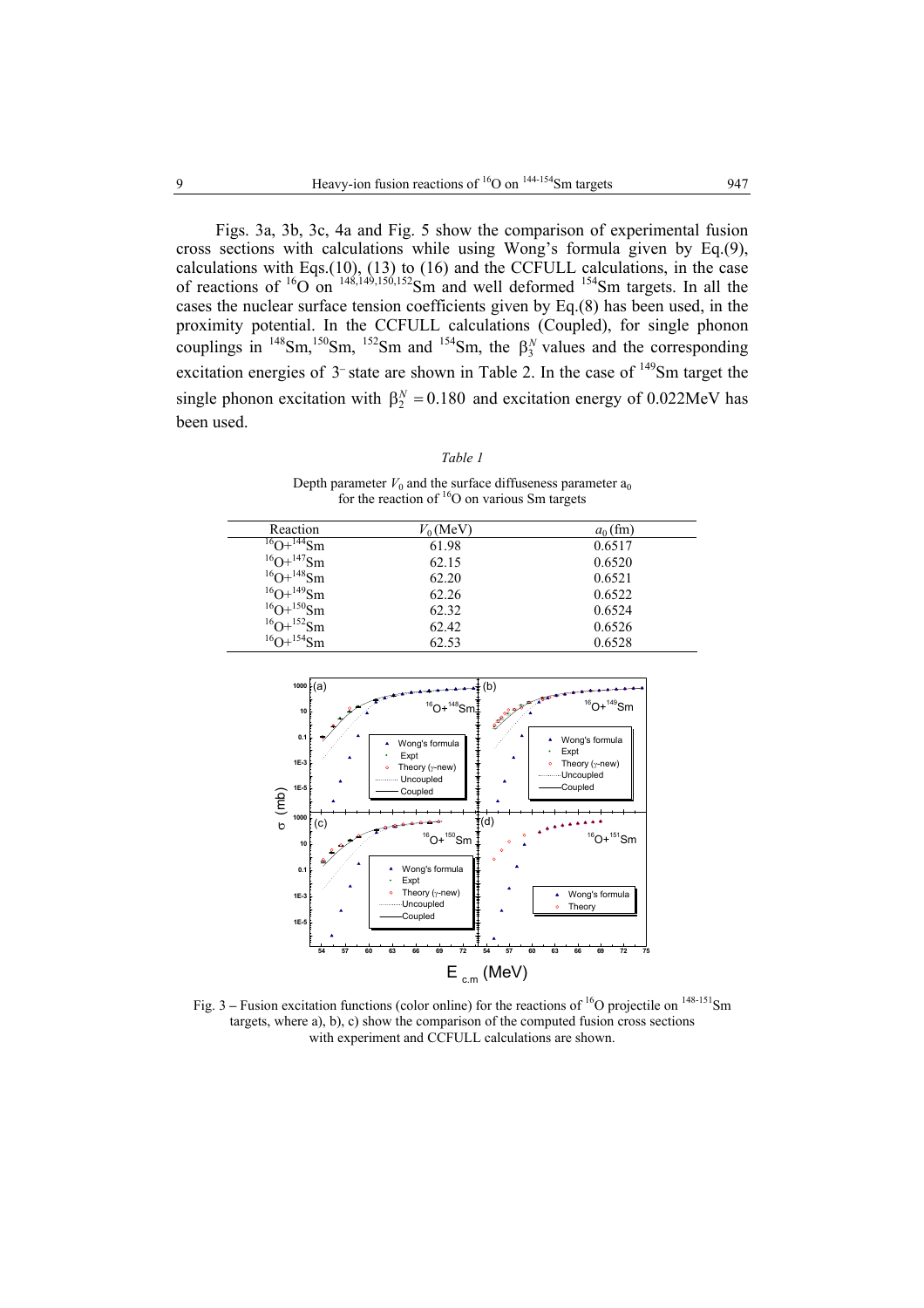#### *Table 2*

 $\beta_3^N$  values and the corresponding excitation energies of 3<sup>-</sup> states of  $148$ Sm,  $150$ Sm,  $152$ Sm and  $154$ Sm targets

| Target              | $\beta_3^N$ value | Excitation energy |
|---------------------|-------------------|-------------------|
|                     |                   | (MeV)             |
| $148$ Sm            | 0.142             | 1.161             |
| $^{150}$ Sm         | 0.193             | 1.071             |
| $^{152}$ Sm         | 0.307             | 1.041             |
| $^{154}\mathrm{Sm}$ | 0.339             | 1.012             |



Fig. 4 – Fusion excitation functions (color online) for the reactions of <sup>16</sup>O projectile on <sup>152</sup>Sm and <sup>153</sup>Sm targets. In Fig. 4a, the comparison of the computed fusion cross sections with experiment and CCFULL calculations is shown.



Fig. 5 – The comparison (color online) of the computed fusion cross sections of  ${}^{16}O + {}^{154}Sm$ with experiment and CCFULL calculations.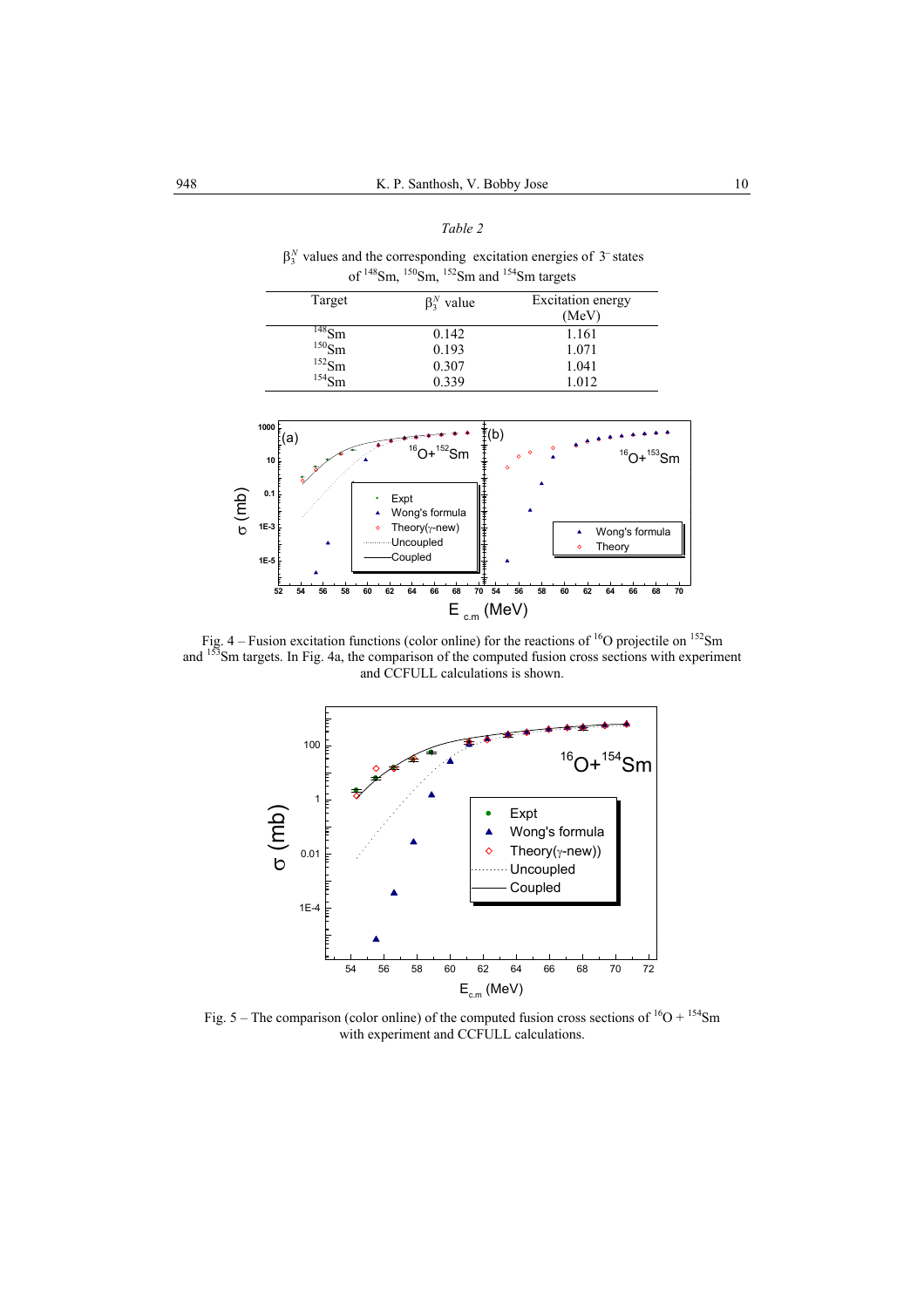

Fig. 6 – Reduced reaction (color online) cross sections for  ${}^{16}O + {}^{145,146,150,152}Sm$  systems.

The good agreement between theory and experiment in the case of  $16$ O on  $144,147,148,149,150,152,154$ Sm reactions be equally valid in the case of  $16$ O on 145,146,151,153Sm reactions as shown in Figs. 2b,c, 3d and 4b, that predict those fusion reactions easily.

Fig. 6 represents reduced reaction cross sections for the systems  ${}^{16}O$  + <sup>145,146,150,152</sup>Sm by the reduction procedure of dividing the cross section by  $\pi R_0^2$  and the energy by  $E_0$ . It should be noted that the reduced reaction cross sections compare the fusion reactions easily in the same figure. Well above the barrier the reactions cross section almost matches for all the reactions, whereas below the barrier the reaction cross section is largest for  ${}^{16}O + {}^{152}Sm$  system followed by  ${}^{16}O +$  $^{150,146,145}$ Sm systems.

## **4. CONCLUSIONS**

At and above the barrier, the simple one dimension barrier penetration model developed by Wong explains the fusion reactions of heavy ions very well, while using the scattering potential as the sum of Coulomb and proximity potentials, irrespective of even-even or even-odd nuclei. The enhancements in fusion cross sections below the Coulomb barrier orders of magnitude larger than the predictions of one dimension barrier penetration model reveals the important role played by nuclear structure of the colliding nuclei. Below the barrier larger deformations corresponds to large sub barrier enhancement of fusion cross sections.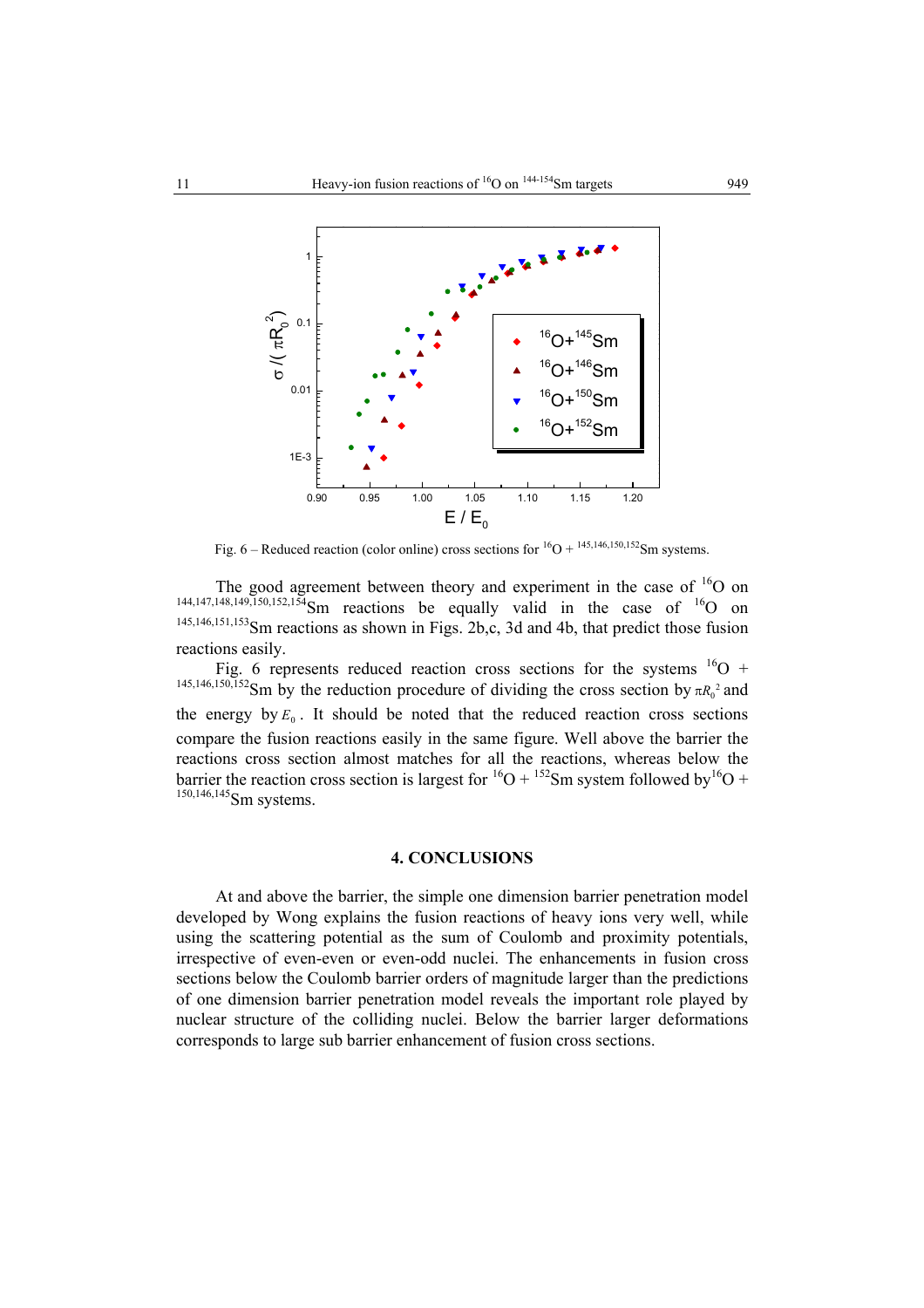Below the barrier the fusion process can be considered as a tunneling process and in the quantum mechanical tunneling of one dimension barrier penetration model the inclusion of nuclear deformation parameters in Coulomb and proximity potential model explains the nuclear fusion cross sections of both even-even and even-odd nuclei very well, irrespective of other structural effects like zero point oscillations of nuclear shape, the presence of unpaired neutron in the nuclei etc. In the calculation of interaction barrier of deformed nuclei, the nuclear surface tension coefficient given by Reisdorf shows better results than the usual surface tension coefficient of proximity potential. The reduced cross sections compare different fusion reaction mechanisms induced by different targets with the same projectiles in the same figure.

#### REFERENCES

- 1. C. Y. Wong, Phys. Rev. Lett., **31**, 766 (1973).
- 2. N. Rowley, G. R. Satchler and P. H. Stelson, Phys. Lett. B, **254**, 25 (1991).
- 3. R. K. Puri and R. K. Gupta, Phys. Rev. C, **45**, 1837 (1992).
- 4. J. R. Leigh, M. Dasgupta, D. J. Hinde, J. C. Mein, C. R. Morton, R. C. Lemmon, J. P. Lestone, J. O. Newton, H. Timmers, J. X. Wei and N. Rowley, Phys. Rev. C, **52**, 3151 (1995).
- 5. H. Timmers, J. R. Leigh, N. Rowley, A. M. Stefanini, D. Ackermann, S. Beghini, L. Corradi, M. Dasgupta, J. H. He, D. J. Hinde, J. C. Mein, G. Montagnoli, C. R. Morton, J. O. Newton, F. Scarlassara and G. F. Segato, J.Phys.G: Nucl.Part.Phys., **23**, 1175 (1997).
- 6. K. Hagino, N. Rowley and A. T. Kruppa, Comput.Phys.Commun., **123**, 143 (1999).
- **7.** J. O. Newton, R. D. Butt, M. Dasgupta, D. J. Hinde, I. I. Gontchar and C. R. Morton, Phys. Rev. C, **70**, 024605 (2004).
- 8. P. R. S. Gomes, I. Padron, E. Crema, O. A. Capurro, F. Niello, A. Arazi, G. V. Marti, J. Lubian, M. Trotta, A. J. Pacheco, J. E. Testoni, M. D. Rodriguez, M. E. Ortega, L. C. Chamon, R. M. Anjos, R. Veiga, M. Dasgupta, D. J. Hinde and K. Hagino, Phys. Rev. C, **73**, 064606 (2006).
- 9. N. Wang, Z. Li and W. Scheid, J.Phys.G:Part.Phys., **34**, 1935 (2007).
- 10. K. P. Santhosh, V. Bobby Jose, Antony Joseph and K. M. Varier, Nucl. Phys. A, **817**, 35 (2009).
- 11. G.G. Adamian, N.V. Antonenko, W. Scheid, Rom. J. Phys., **57**, 9 (2012).
- 12. S. Hofman, Rom. J. Phys., **57**, 214 (2012).
- 13. J. D. Bierman, P. Chan, J. F. Liang, M. P. Kelly, A. A. Sonzogni and R. Vandenbosch, Phys. Rev. Lett., **76**, 1587 (1996).
- 14. R. G. Stokstadand and E. E. Gross, Phys. Rev. C, **23**, 281 (1981).
- 15. A. M. Stefanini, G. Fortuna, A. Tivelli, W. Meczynski, S. Beghini, C. Signorini, S. Lunardi and M. Morando, Phys. Rev. C, **30**, 2088 (1984).
- 16. A.M. Stefanini, D. Ackermann, L. Corradi, J. H. He, G. Montagnoli, S. Beghini, F. Scarlassara and G. F. Segato, Phys. Rev. C, **52**, R1727 (1995).
- 17. J. O. Newton, C. R. Morton, M. Dasgupta, J. R. Leigh, J. C. Mein, D. J. Hinde, H. Timmers and K. Hagino, Phys. Rev. C, **64**, 064608 (2001).
- 18. A. M. Stefanini, D. Ackermann, L. Corradi, D. R Napoli, C. Petrache, P. Spolaore, P. Bednarczyk and H. Q. Zhang, Phys. Rev. Lett., **74**, 864 (1995).
- 19. V. I. Zagrebaev, Phys. Rev. C, **67**, 061601 (2003).
- 20. V. Yu. Denisov, Eur. Phys. J. A, **7**, 87 (2000).
- 21. V. Tripathi, L. T. Baby, J. J. Das, P. Sugathan, N. Madhavan, A. K. Sinha, P. V. Madhusudhana Rao, S. K. Hui, R. Sing and K. Hagino, Phys. Rev. C, **65** (2001).